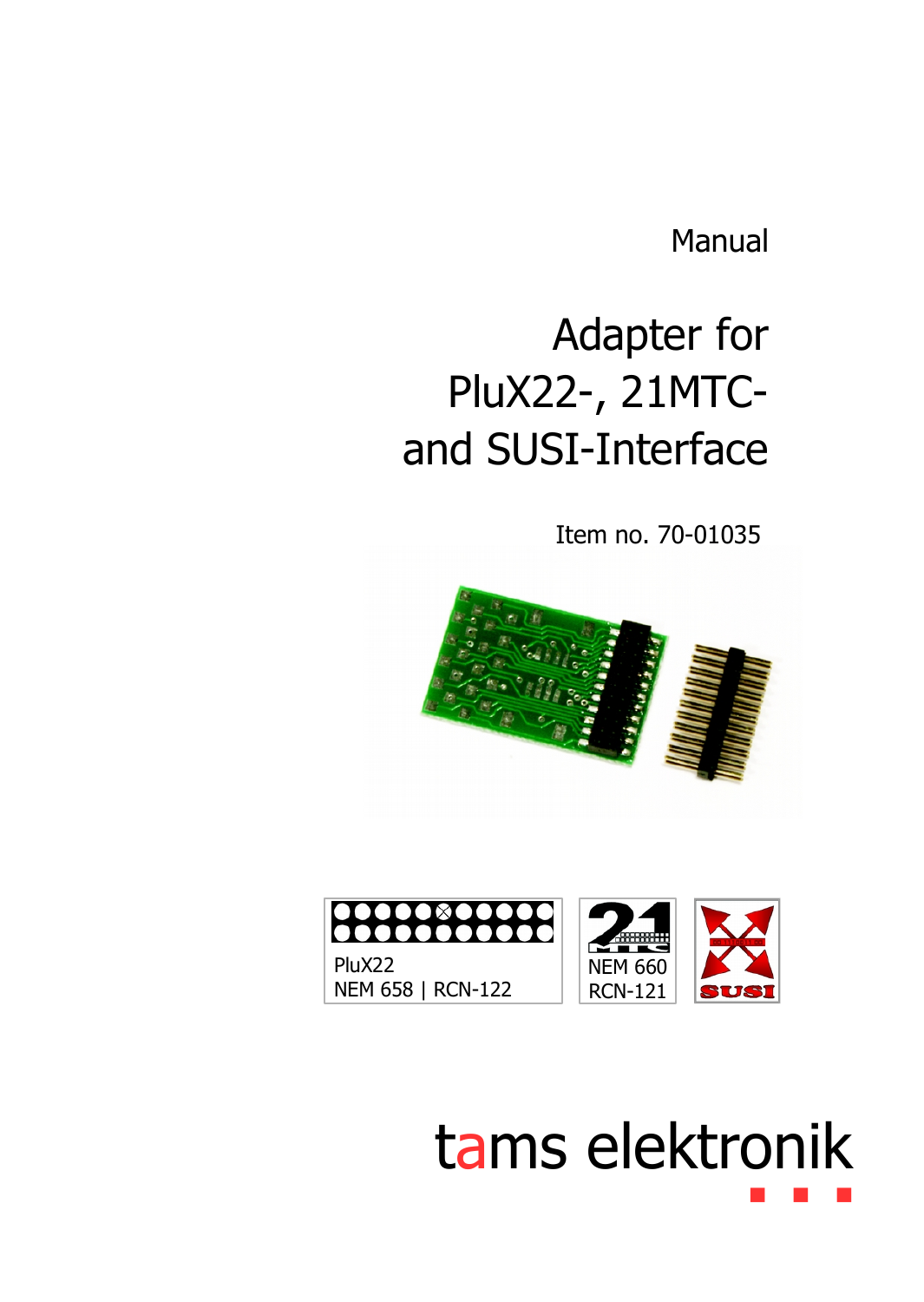## Table of contents

| 1. |                                                        |  |  |
|----|--------------------------------------------------------|--|--|
| 2. |                                                        |  |  |
| 3. |                                                        |  |  |
| 4. |                                                        |  |  |
| 5. |                                                        |  |  |
| 6. |                                                        |  |  |
| 7. |                                                        |  |  |
|    | 7.1. Assignment for PluX adapters (NEM 658/RCN-122)12  |  |  |
|    | 7.2. Assignment for 21MTC adapters (NEM 660/RCN-121)14 |  |  |
|    | 7.3. Soldering a plug for the the SUSI interface15     |  |  |
|    |                                                        |  |  |
| 8. |                                                        |  |  |
| 9. |                                                        |  |  |
|    |                                                        |  |  |
|    | 11. Declarations conforming to the WEEE directive19    |  |  |

#### © 10/2017 Tams Elektronik GmbH

All rights reserved. No part of this publication may be reproduced or transmitted in any form or by any means, electronic or mechanical, including photocopying, without prior permission in writing from Tams Elektronik GmbH.

Subject to technical modification.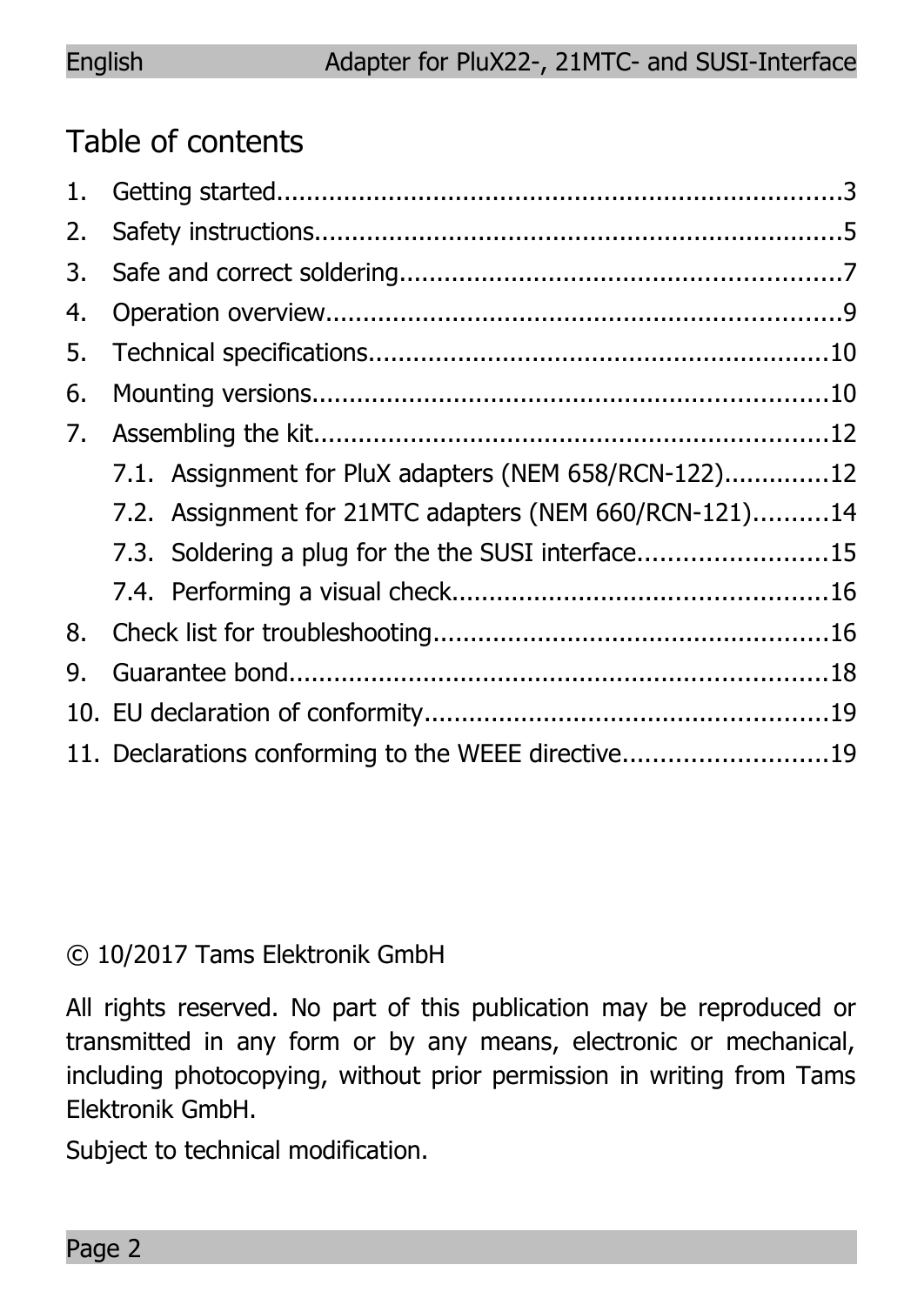## 1. Getting started

#### **How to use this manual**

This manual gives step-by-step instructions for safe and correct assembly of the kit and fitting and connecting of the ready-built module, and operation. Before you start, we advise you to read the whole manual, particularly the chapter on safety instructions and the checklist for trouble shooting. You will then know where to take care and how to prevent mistakes which take a lot of effort to correct.

Keep this manual safely so that you can solve problems in the future. If you pass the kit or the ready-built module on to another person, please pass on the manual with it.

#### **Intended use**

The adapter is designed to be operated according to the instructions in this manual in digital model railroad vehicles. Any other use is inappropriate and invalidates any guarantees.

The adapter should not be assembled or mounted by children under the age of 14.

Reading, understanding and following the instructions in this manual are mandatory for the user.

#### **Checking the package contents**

Please make sure that your package contains:

- one adapter PCB
- one 22-pole plug connector for use as MTC-interface
- one 4-pole plug connector for the SUSI-interface
- a CD (containing the manual and further information)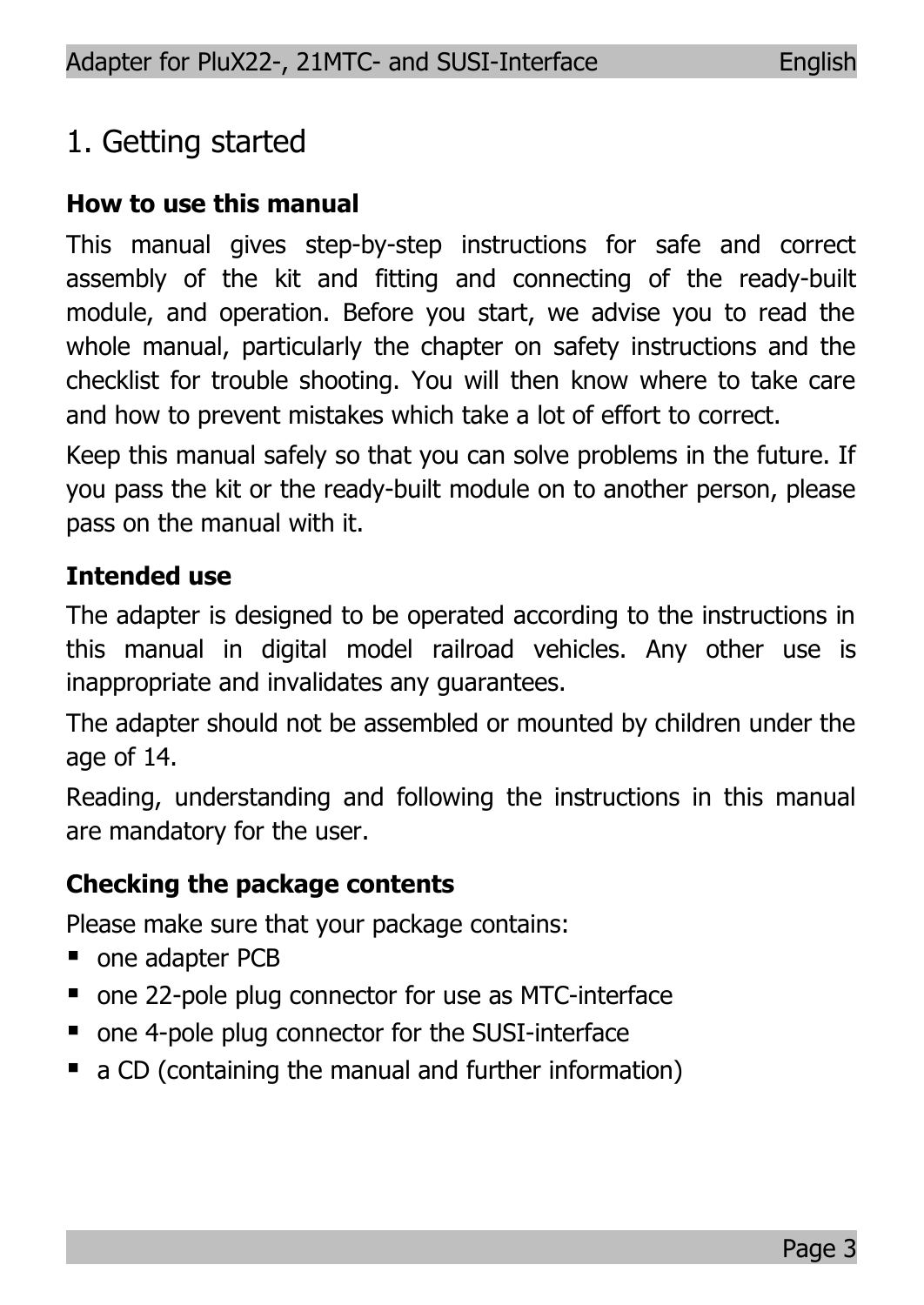#### **Required materials**

For assembling the kit you need:

- an electronic soldering iron (max. 30 Watt) or a regulated soldering iron with a fine tip and a soldering iron stand
- a tip-cleaning sponge
- a heat-resistant mat
- a small side cutter and wire stripper
- as necessary a pair of tweezers and long nose pliers
- electronic tin solder, recommended diameter: 0,5 mm
- wire, recommended diameters: 0,04 to 0,10 mm<sup>2</sup> (depending on the load)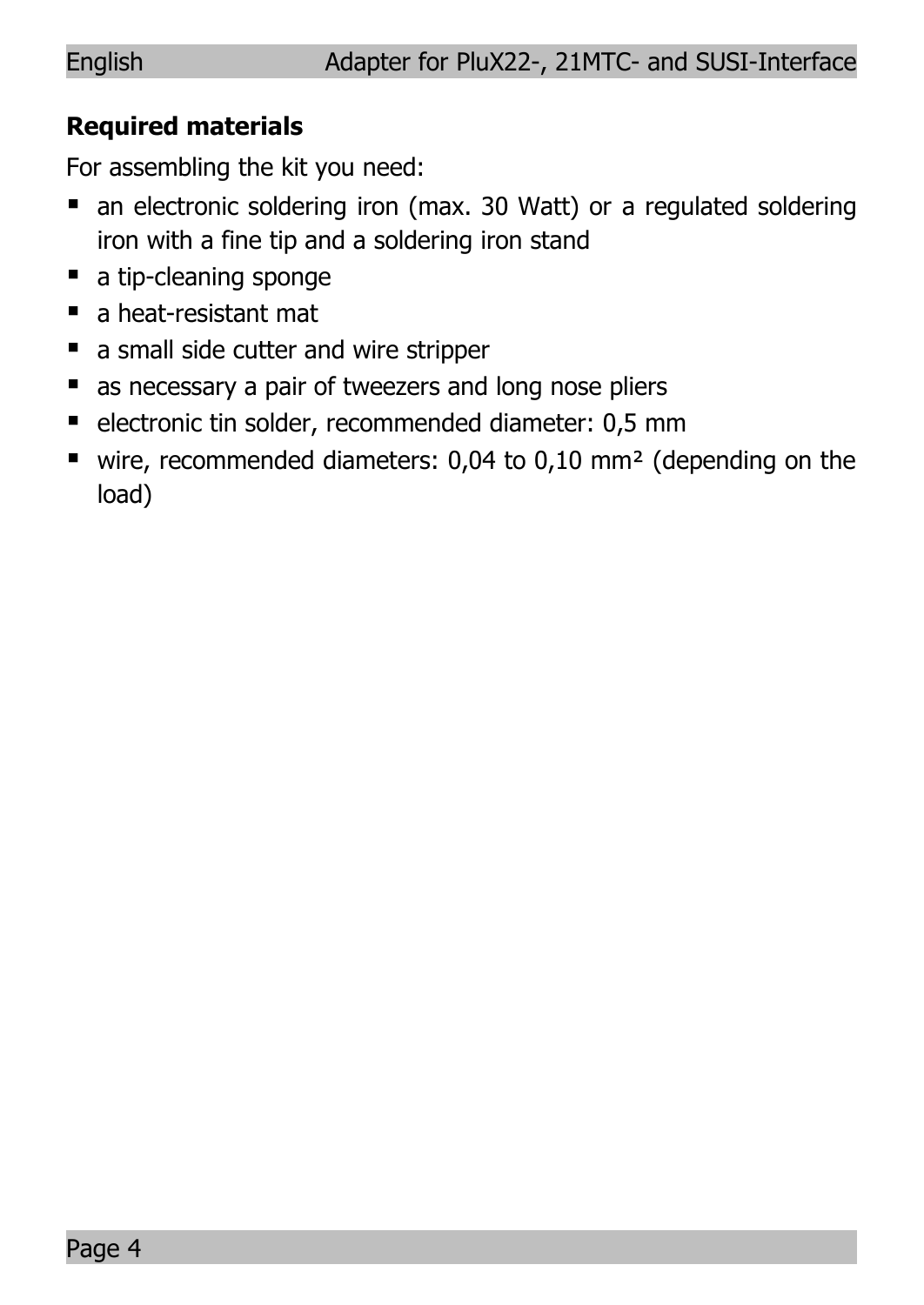## 2. Safety instructions

#### **Mechanical hazards**

Cut wires can have sharp ends and can cause serious injuries. Watch out for sharp edges when you pick up the PCB.

Visibly damaged parts can cause unpredictable danger. Do not use damaged parts: recycle and replace them with new ones.

## **Electrical hazards**

- Touching powered, live components,
- touching conducting components which are live due to malfunction,
- short circuits and connecting the circuit to another voltage than specified,
- impermissibly high humidity and condensation build up

can cause serious injury due to electrical shock. Take the following precautions to prevent this danger:

- Never perform wiring on a powered module.
- **E** Assembling and mounting the kit should only be done in closed, clean, dry rooms. Beware of humidity.
- Only use low power for this module as described in this manual and only use certified transformers.
- Connect transformers and soldering irons only in approved mains sockets installed by an authorised electrician.
- Observe cable diameter requirements.
- After condensation build up, allow a minimum of 2 hours for dispersion.
- Use only original spare parts if you have to repair the kit or the ready-built module.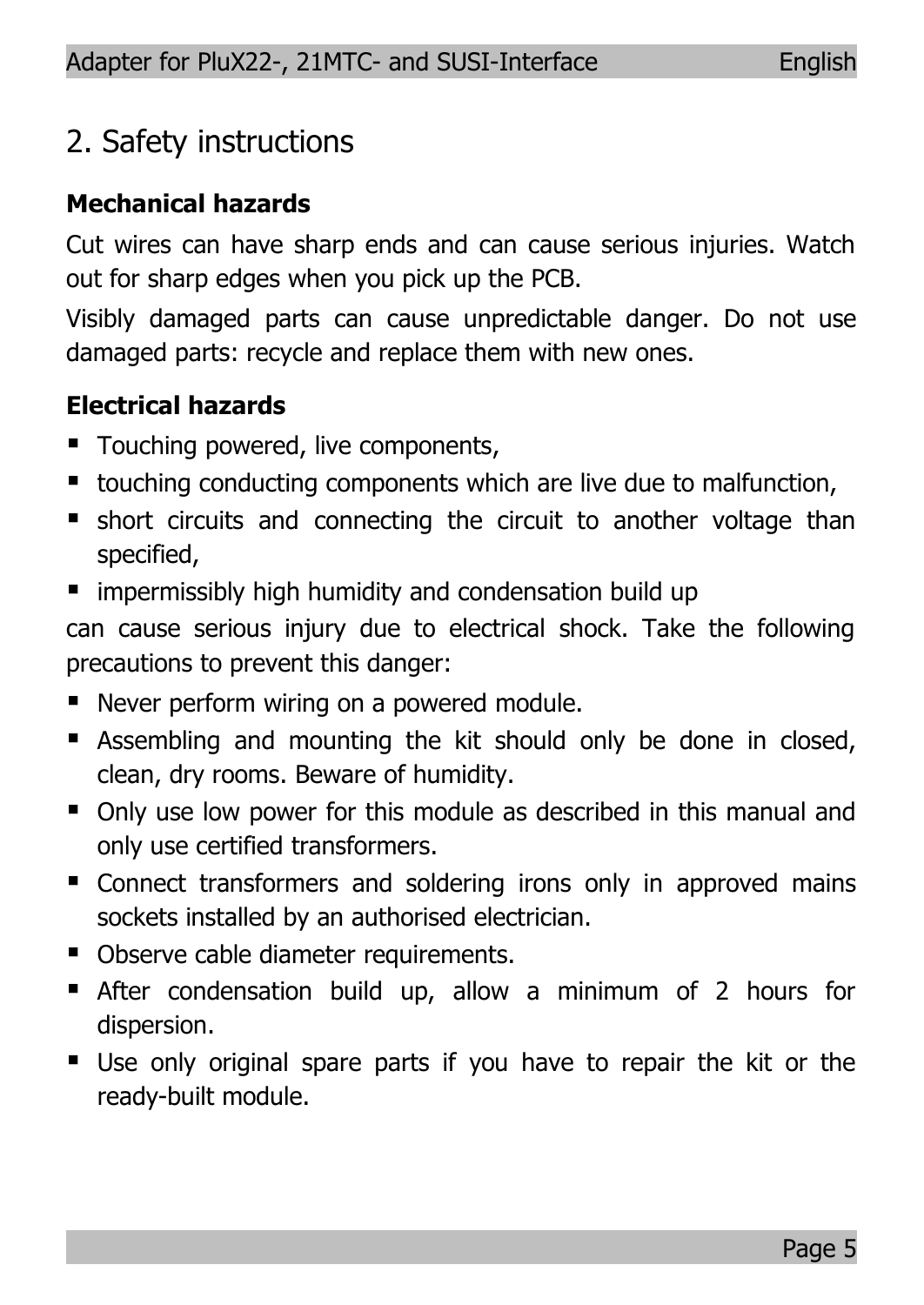#### **Fire risk**

Touching flammable material with a hot soldering iron can cause fire, which can result in injury or death through burns or suffocation. Connect your soldering iron or soldering station only when actually needed. Always keep the soldering iron away from inflammable materials. Use a suitable soldering iron stand. Never leave a hot soldering iron or station unattended.

#### **Thermal danger**

A hot soldering iron or liquid solder accidentally touching your skin can cause skin burns. As a precaution:

- use a heat-resistant mat during soldering.
- always put the hot soldering iron in the soldering iron stand.
- point the soldering iron tip carefully when soldering, and
- **•** remove liquid solder with a thick wet rag or wet sponge from the soldering tip.

#### **Dangerous environments**

A working area that is too small or cramped is unsuitable and can cause accidents, fires and injury. Prevent this by working in a clean, dry room with enough freedom of movement.

## **Other dangers**

Children can cause any of the accidents mentioned above because they are inattentive and not responsible enough. Children under the age of 14 should not be allowed to work with this kit or the ready-built module.

#### **! Caution:**

Little children can swallow small components with sharp edges, with fatal results! Do not allow components to reach small children.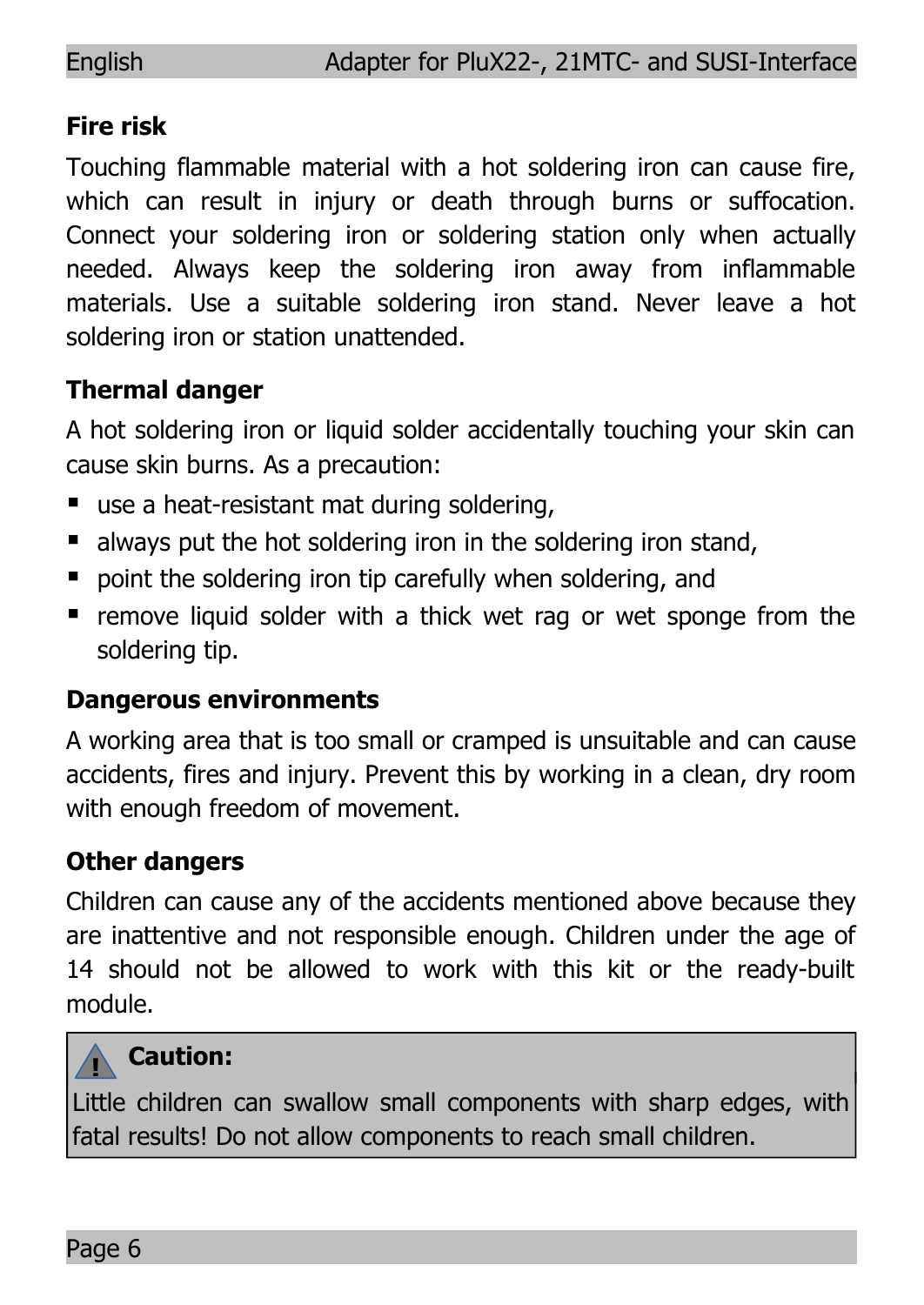In schools, training centres, clubs and workshops, assembly must be supervised by qualified personnel.

In industrial institutions, health and safety regulations applying to electronic work must be adhered to.

## 3. Safe and correct soldering

#### **! Caution:**

Incorrect soldering can cause dangers through fires and heat. Avoid these dangers by reading and following the directions given in the chapter **Safety instructions**.

- Use a small soldering iron with max. 30 Watt or a regulated soldering iron.
- Only use electronic tin solder with flux.
- When soldering electronic circuits never use soldering-water or soldering grease. They contain acids that can corrode components and copper tracks.
- **If Insert the component connecting pins into the PCB**'s holes as far as possible without force. The components should be close to the PCB`s surface.
- Observe correct polarity orientation of the parts before soldering.
- Solder quickly: holding the iron on the joints longer than necessary can destroy components and can damage copper tracks or soldering eyes.
- Apply the soldering tip to the soldering spot in such a way that the part and the soldering eye are heated at the same time. Simultaneously add solder (not too much). As soon as the solder becomes liquid take it away. Hold the soldering tip at the spot for a few seconds so that the solder flows into the joint, then remove the soldering iron.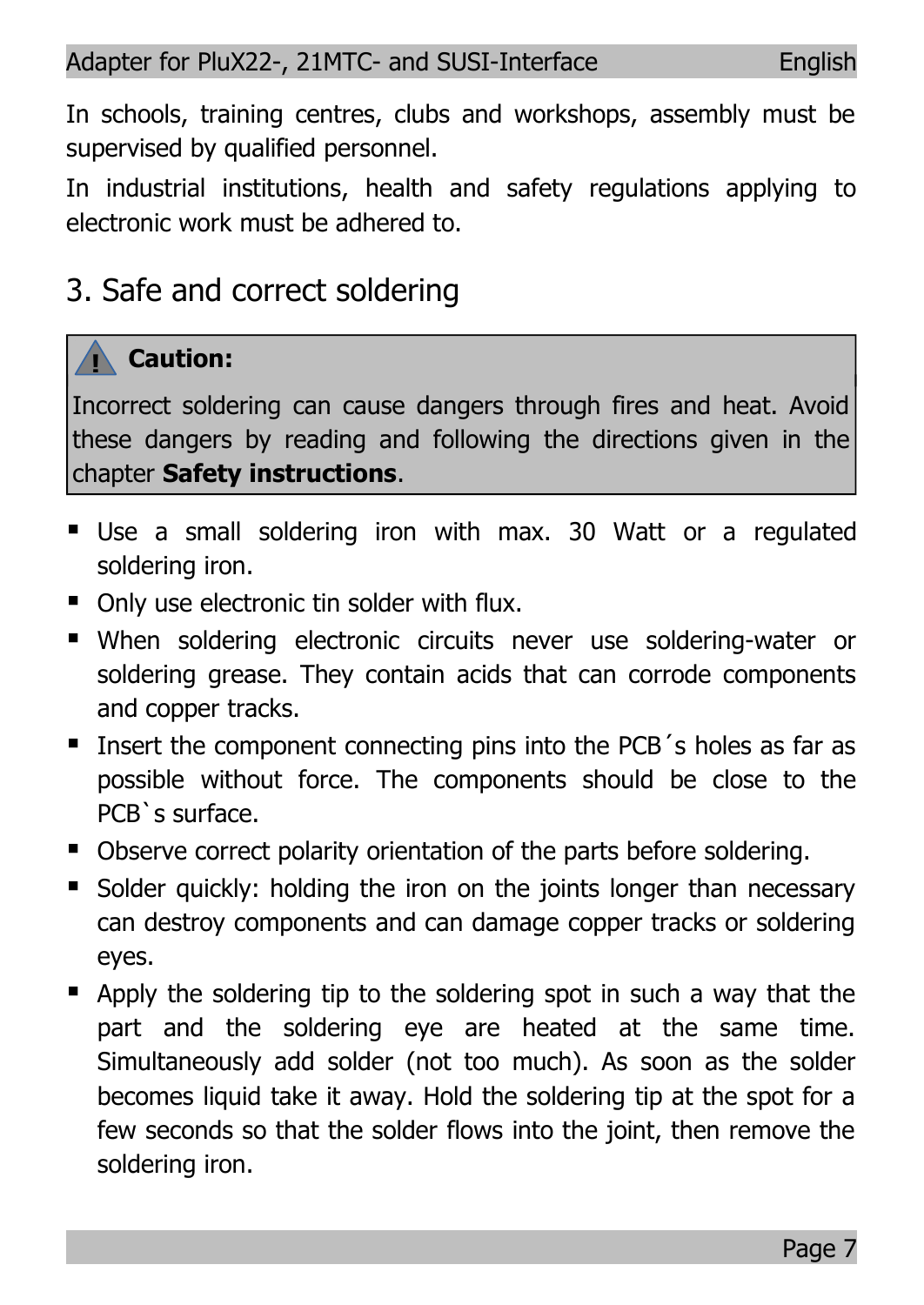- Do not move the component for about 5 seconds after soldering.
- To make a good soldering joint you must use a clean and unoxidised soldering tip. Clean the soldering tip with a damp piece of cloth, a damp sponge or a piece of silicon cloth.
- Cut the wires after soldering directly above the soldering joint with a side cutter.
- After placing the parts, please double check for correct polarity. Check the PCB tracks for solder bridges and short circuits created by accident. This would cause faulty operation or, in the worst case, damage. You can remove excess solder by putting a clean soldering tip on the spot. The solder will become liquid again and flow from the soldering spot to the soldering tip.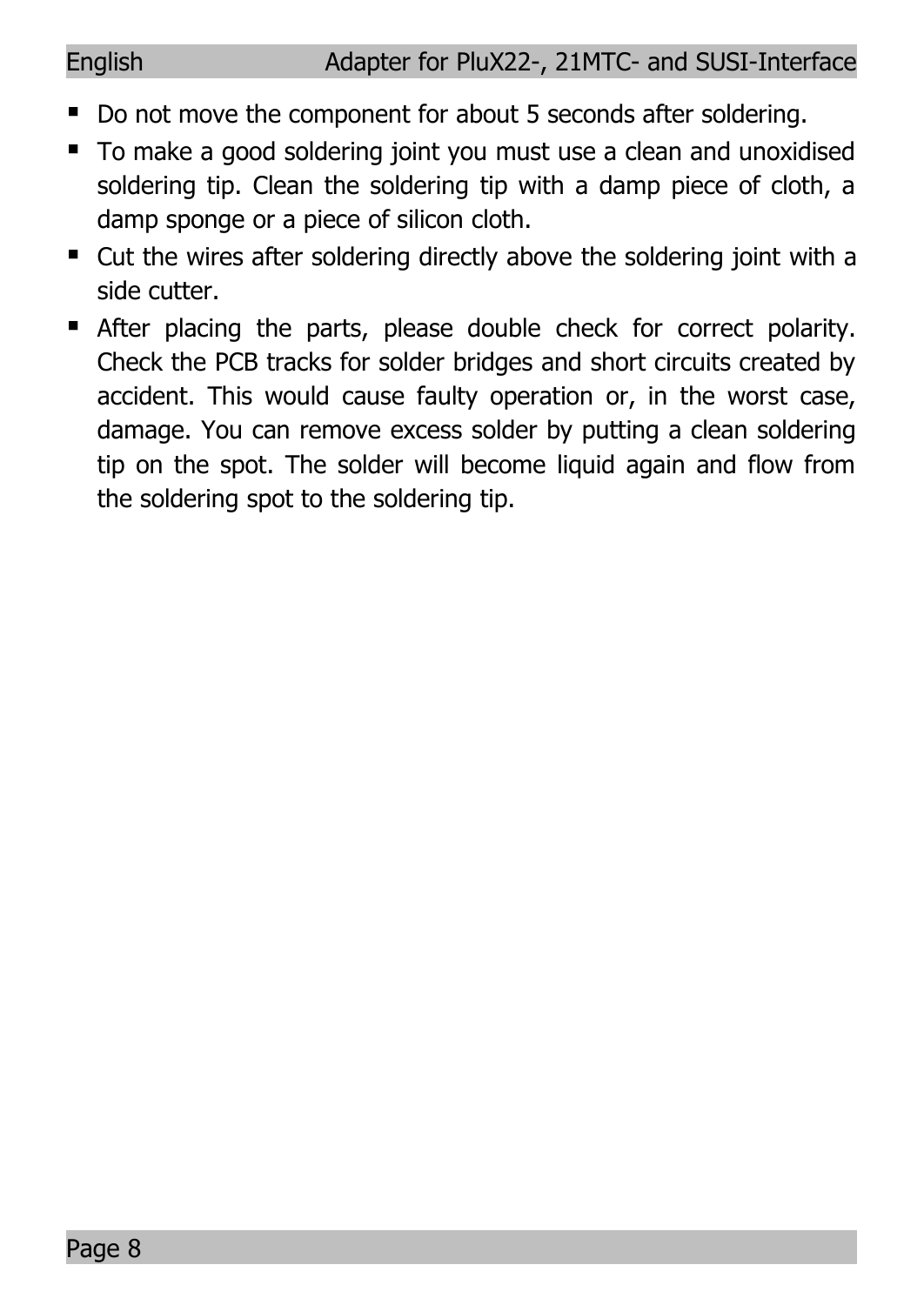## 4. Operation overview

The adapter is used to upgrade vehicles with a PluX or MTC interface interface. There is a 22-pole socket soldered on to the adapter PCB which is used to insert the plug connector of the decoder-sided PluX interface. In order to connect the adapter to the the decoder-sided MTC interface, the extra 22-pole plug connector has to be inserted into the adapter PCB.

| <b>Info</b>    | PluX interfaces                | <b>MTC</b> interfaces          |  |
|----------------|--------------------------------|--------------------------------|--|
| Standard       | <b>NEM 658</b><br>(or RCN-122) | <b>NEM 660</b><br>(or RCN-121) |  |
| Number of pins | 12, 16 or 22                   | 22                             |  |
| Plug connector | on the decoder                 | in the vehicle                 |  |
| Socket         | in the vehicle                 | on the decoder                 |  |

## **PluX interfaces for different gauges**

PluX-interfaces have 12, 16 or 22 connector pins and that way are suitable to be mounted in vehicles of different gauges (or with varying space requirements). The assignment of the different versions allows to insert a plug connector with 12 or 16 connector pins into a socket with a larger number of connections.

## **Index-pin**

For both types of interfaces the position of an index-pin which should not be used has been defined. By means of the index-pin you can distinguish the direction for inserting the plug connector into the socket. At the position of the plug connector in question the pin should be removed.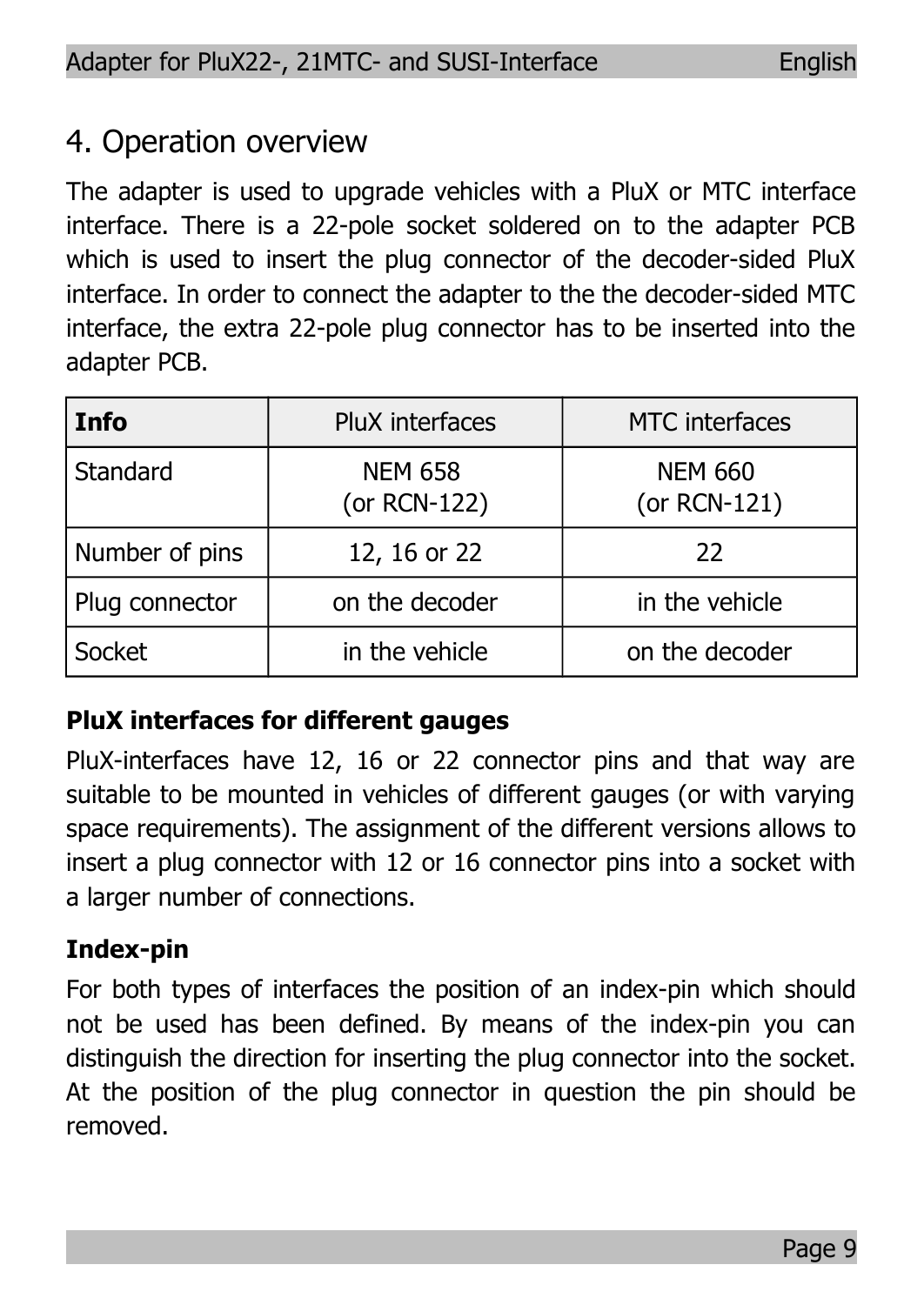## 5. Technical specifications

| Max. current per connecting pin         | 1.000 mA     |  |
|-----------------------------------------|--------------|--|
| Protected to                            | IP 00        |  |
| Ambient temperature in use              | 0 $+60 °C$   |  |
| Ambient temperature in storage          | $-10$ +80 °C |  |
| Comparative humidity allowed            | max. 85 %    |  |
| Dimensions of the PCB (approx.)         | 15 x 24 mm   |  |
| Weight of the assembled board (approx.) | 1,3q         |  |

## 6. Mounting versions

The (PluX- or MTC-) vehicle decoder can be inserted as well from the top as from the bottom into the adapter PCB. The assignment of the PCB<sup>'</sup>s contacts depends on the direction of inserting the decoder. Please note that with the versions 2 you cannot use the SUSI-interface.

## **Mounting versions for PluX decoders**

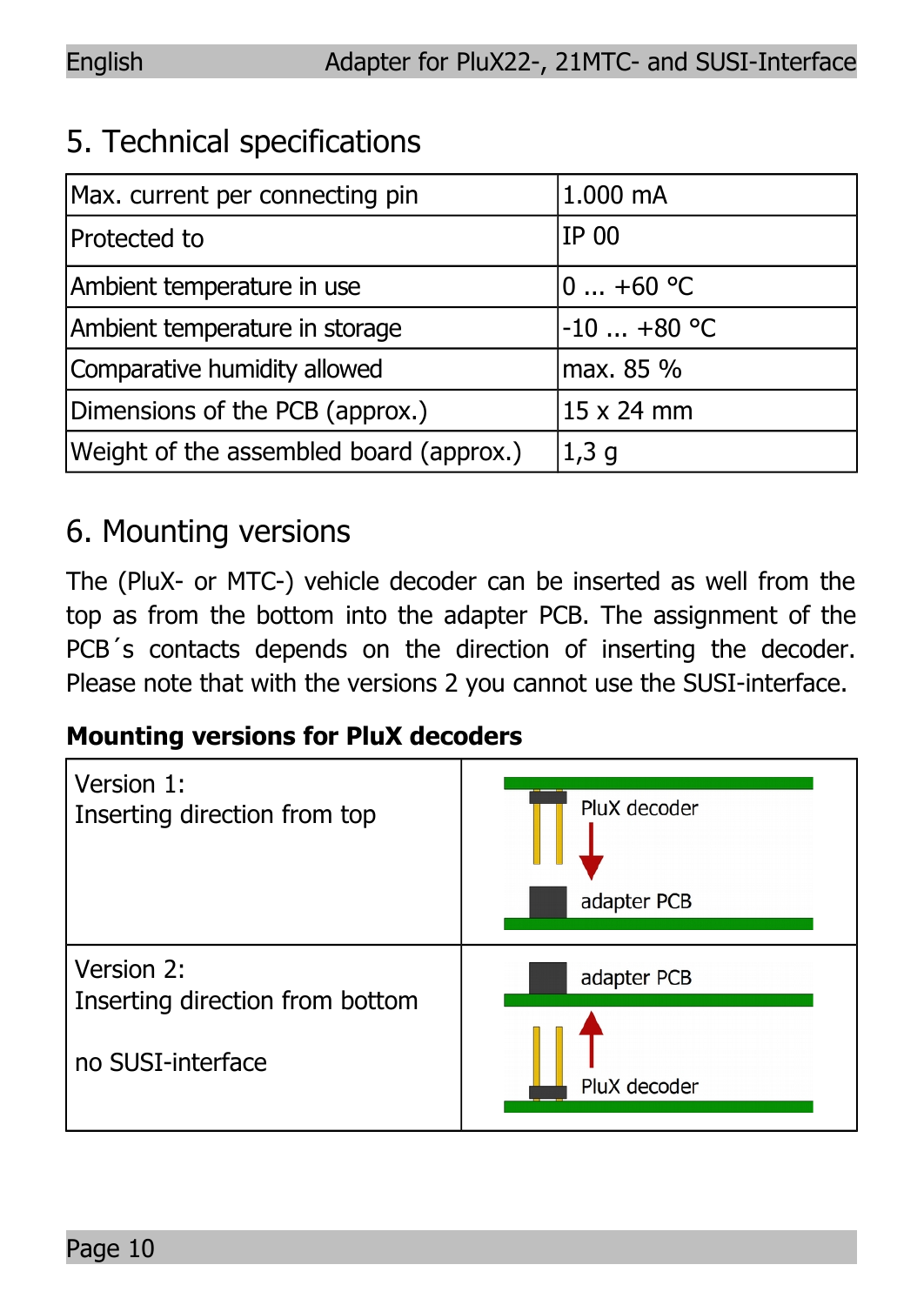#### Adapter for PluX22-, 21MTC- and SUSI-Interface English

#### **Mounting versions for MTC decoders**

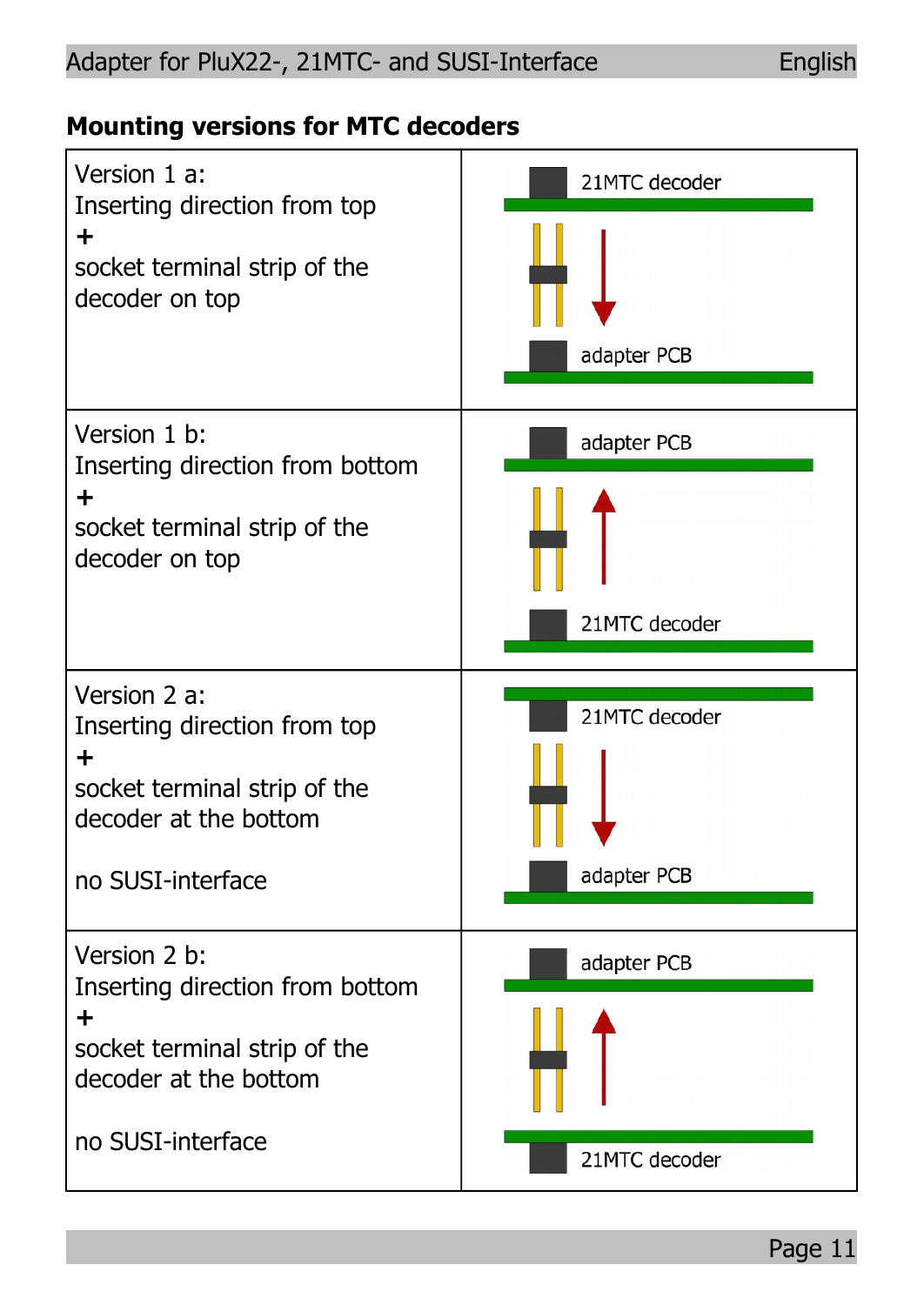## 7. Assembling the kit

Solder the connecting cables on the top side of the adapter PCB. Observe the different assignments for PluX and MTC interfaces and the different mounting versions.

It is recommended to use cables of different colours according to NEM 658 or NEM 660 in order to avoid mistakes when connecting the adapter PCB.



## **Caution:**

Confusing the connections can cause damages at the deocder and/or at the vehicle. For that reason you should be very attentive when assigning the connections.

## 7.1. Assignment for PluX adapters (NEM 658/RCN-122)

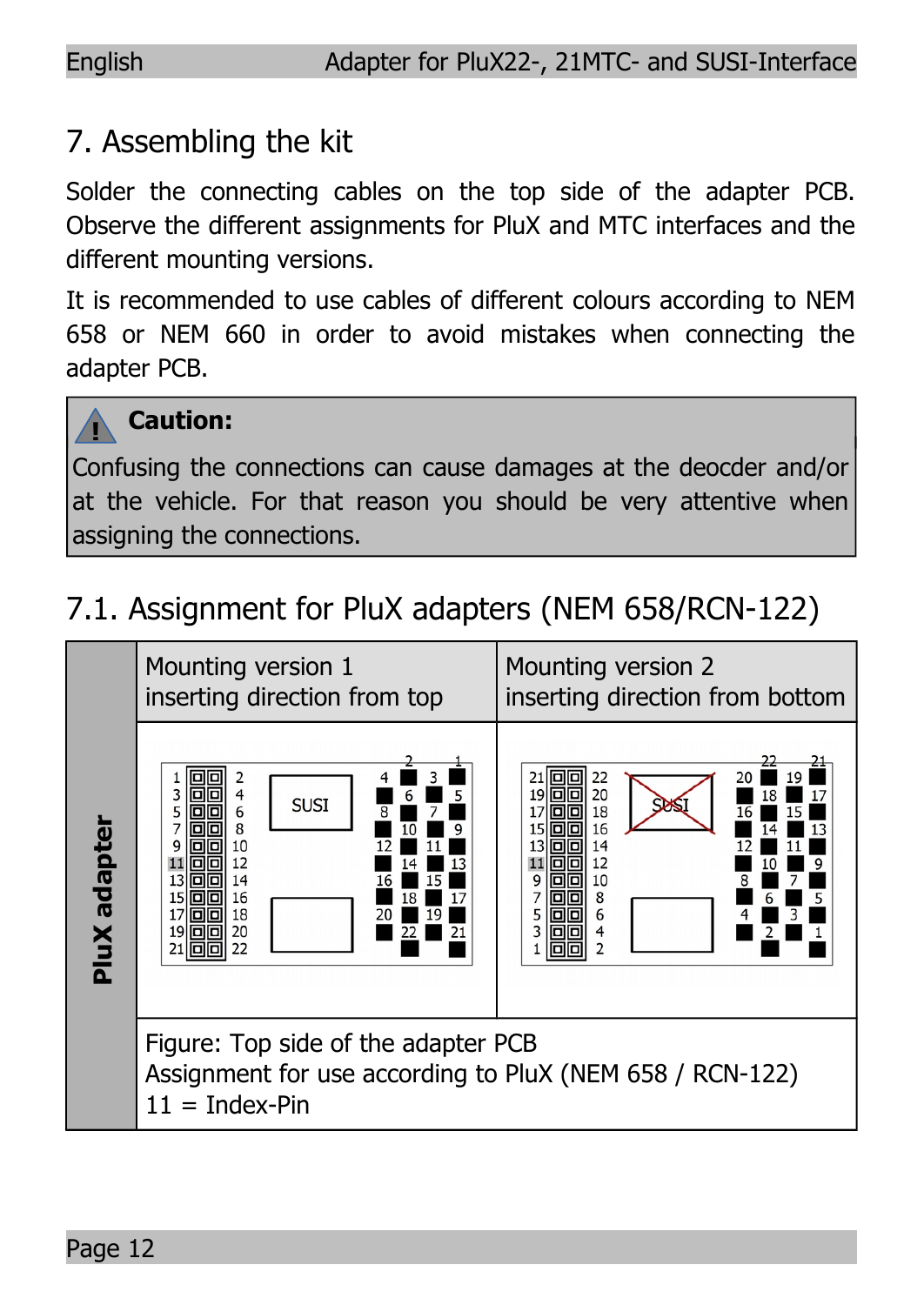|                | Pin Name         | <b>Description Plux adapter</b>                                         | <b>Cable colour</b> |
|----------------|------------------|-------------------------------------------------------------------------|---------------------|
| $\mathbf 1$    | GPIO/C           | universal input/output                                                  |                     |
| $\overline{2}$ | AUX3             | output 3                                                                |                     |
| 3              | GPIO/B           | universal input/output, train-bus pulse                                 |                     |
| 4              | GPIO/A           | universal input/output, train-bus data                                  |                     |
| 5              | <b>GND</b>       | decoder ground, pick-off after rectifier                                |                     |
| 6              | V+ Cap.          | decoder plus, pick-off after rectifier,<br>connection storage capacitor | blue                |
| 7              | F <sub>0f</sub>  | lighting forward direction                                              | white               |
| 8              | Motor 1          | motor connection $1 (+)$ / forwards                                     | orange              |
| 9              | $V +$            | decoder plus, pick-off after rectifier                                  | blue                |
| 10             | Motor 2          | motor connection 2 (-) / backwards                                      | grey                |
| 11             | Index            | not in use, coding                                                      |                     |
| 12             | Rails 1          | current collector right in forward<br>direction of motion               | red                 |
| 13             | F <sub>0</sub> r | lighting backward direction                                             | yellow              |
| 14             | Rails 2          | current collector left in forward<br>direction of motion                | black               |
| 15             | LS/A             | loudspeaker connection A                                                |                     |
| 16             | AUX1             | output 1                                                                | green               |
| 17             | LS/B             | loudspeaker connection B                                                |                     |
| 18             | AUX <sub>2</sub> | output 2                                                                | violet              |
| 19             | AUX4             | output 4                                                                |                     |
| 20             | AUX5             | output 5                                                                |                     |
| 21             | AUX6             | output 6                                                                |                     |
| 22             | AUX7             | output 7                                                                |                     |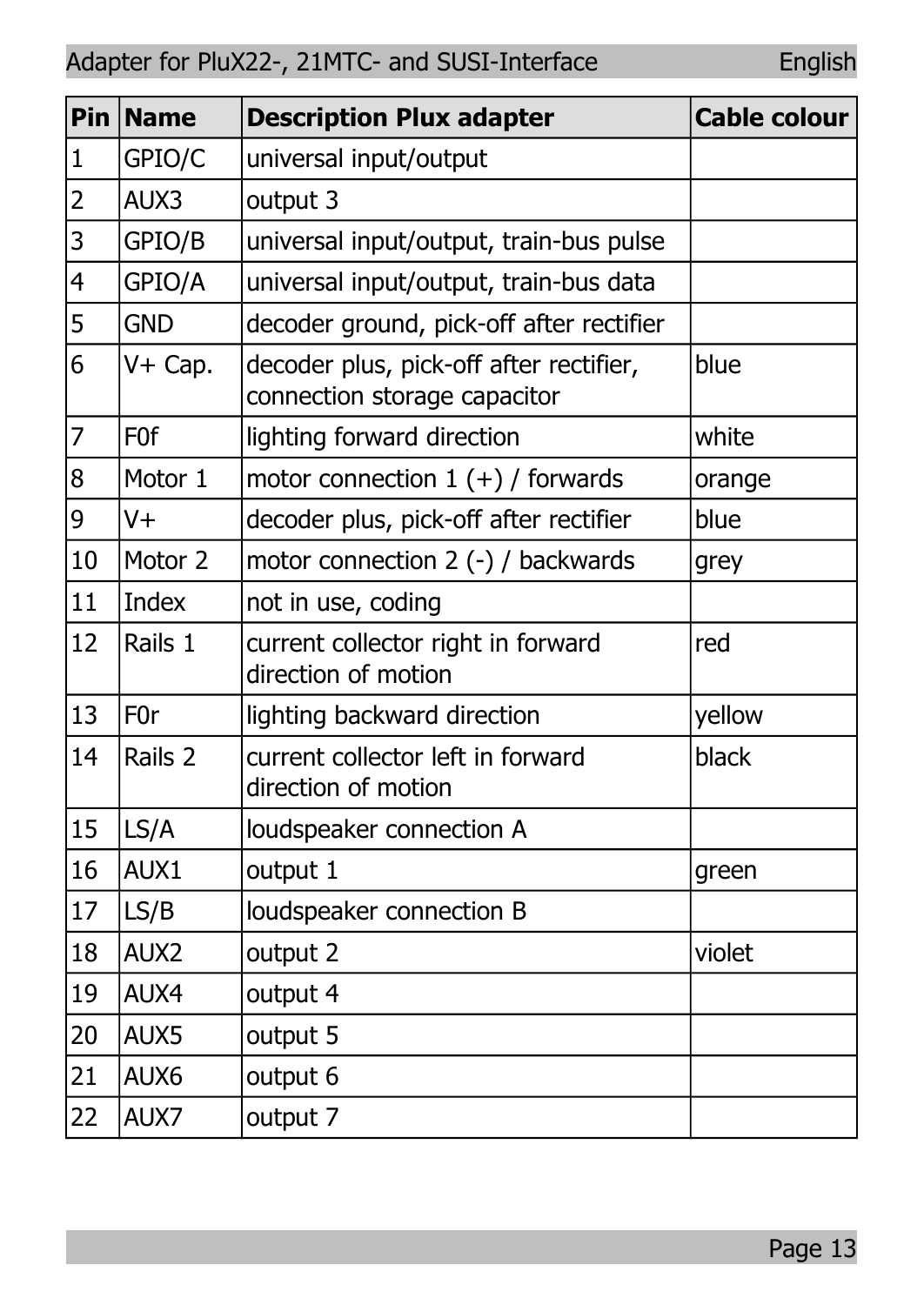# 7.2. Assignment for 21MTC adapters (NEM 660/RCN-121)

In order to avoid damage due to a connection of the decoder with reversed polarity, you sould remove the index pin (pin 11) at the 22 pole plug connector. You can withdraw the pin with small pliers.



| Pin            | <b>Name</b>        | <b>Description MTC adapter</b> | <b>Cable colour</b> |
|----------------|--------------------|--------------------------------|---------------------|
| 1              | Input1             | sensor input 1                 |                     |
| $\overline{2}$ | Input <sub>2</sub> | sensor input 2                 |                     |
| $\overline{3}$ | AUX6               | output 6                       |                     |
| 4              | AUX4               | output 4                       |                     |
| 5              | <b>ZBCLK</b>       | pulse generator train bus      |                     |
| 6              | <b>ZBDTA</b>       | data train bus (TxD, RxD)      |                     |
| 7              | F0r                | lighting forward direction     | yellow              |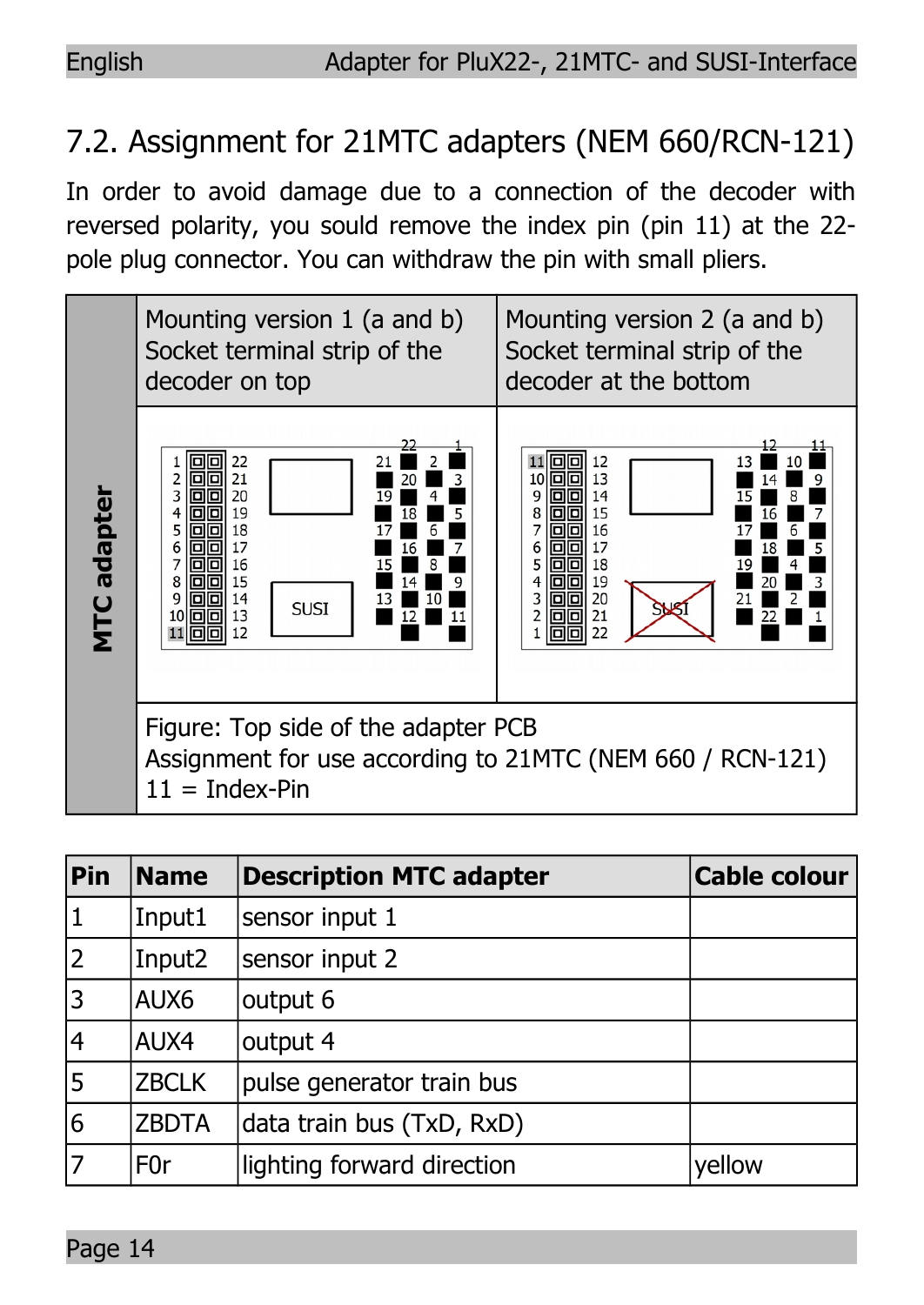| Pin | <b>Name</b>        | <b>Description MTC adapter</b>                                          | <b>Cable colour</b> |
|-----|--------------------|-------------------------------------------------------------------------|---------------------|
| 8   | F <sub>0</sub> f   | lighting backward direction                                             | white               |
| 9   | LS/A               | loudspeaker connection A                                                | brown               |
| 10  | LS/B               | loudspeaker connection B                                                | brown               |
| 11  | Index              | not in use, coding                                                      |                     |
| 12  | Vcc                | internal decoder voltage $1,8 - 5,7$ volts                              |                     |
| 13  | AUX3               | output 3                                                                |                     |
| 14  | AUX <sub>2</sub>   | output 2                                                                | violet              |
| 15  | AUX1               | output 1                                                                | green               |
| 16  | V+                 | decoder plus, pick-off after rectifier,<br>connection storage capacitor | blue                |
| 17  | AUX5               | output 5                                                                |                     |
| 18  | Motor <sub>2</sub> | motor connection 2 minus / backwards                                    | grey                |
| 19  | Motor1             | motor connection 1 plus / forwards                                      | orange              |
| 20  | GND                | decoder ground, pick-off after rectifier                                |                     |
| 21  | rails left         | rails left in forward direction of motion                               | black               |
| 22  | rails<br>right     | rails right in forward direction of<br>motion                           | red                 |

# 7.3. Soldering a plug for the the SUSI interface

As needed you can solder an additional plug for the SUSI interface to the PCB (not with mounting versions 2). Solder the plug with its four pins to the four connecting pads in the middle of the PCB and the solder points at the housing to the two connecting pads at the PCB´s edge.

Hint: When using a decoder with SUSI interface, you should connect the SUSI module to the decoder´s SUSI interface.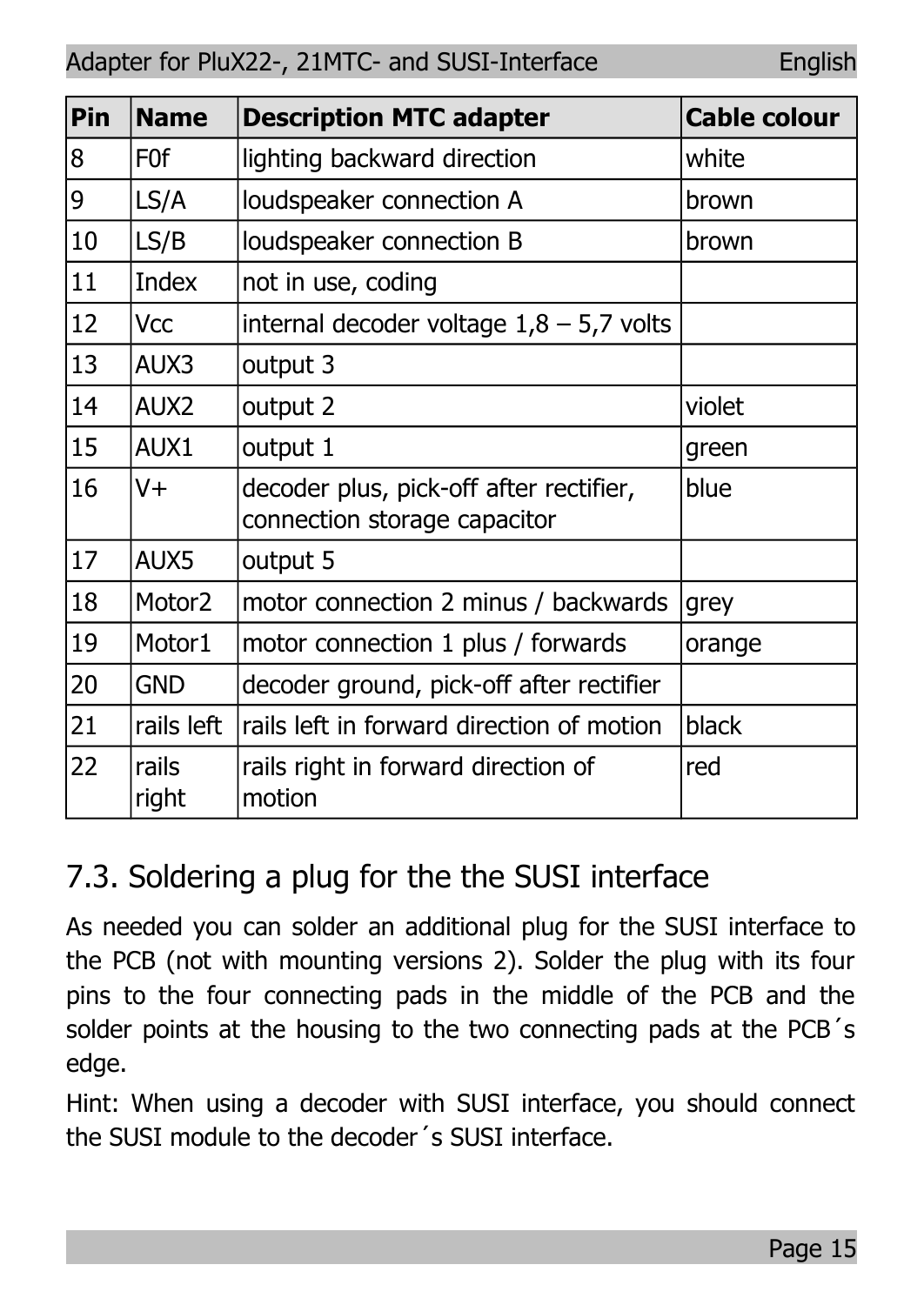## 7.4. Performing a visual check

After having soldered the cables (and as needed the SUSI plug) you should perform a visual check and remedy defects.

- Check if soldering joints closely adjoining are connected to each other by accident. Risk of short circuit!
- Check if you have assigned the connecting cables on the adapter PCB properly to the connections of the decoder.

#### **! Caution:**

**!**

Confusing the connections can cause damages at the deocder and/or at the vehicle. For that reason you should be very attentive when assigning the connections.

## 8. Check list for troubleshooting

■ Parts are getting too hot and/or start to smoke.

## **Disconnect the system from the mains immediately!**

Possible cause: The connecting cables on the PCB are badly assigned to the connections of the decoder or the vehicle.  $\rightarrow$  Perform a visual check ( $\rightarrow$  chapter 7) and remedy defects. Damage on the decoder or the vehicle cannot be excluded.

Possible cause: The plug connector or the socket have been inserted the wrong way.  $\rightarrow$  Check the connections and remove the index pin to avoid mistakes like these.

You cannot switch function outputs of the decoder. Possible cause: The connecting cables or the SUSI plug have not been soldered properly.  $\rightarrow$  Check the soldering joints.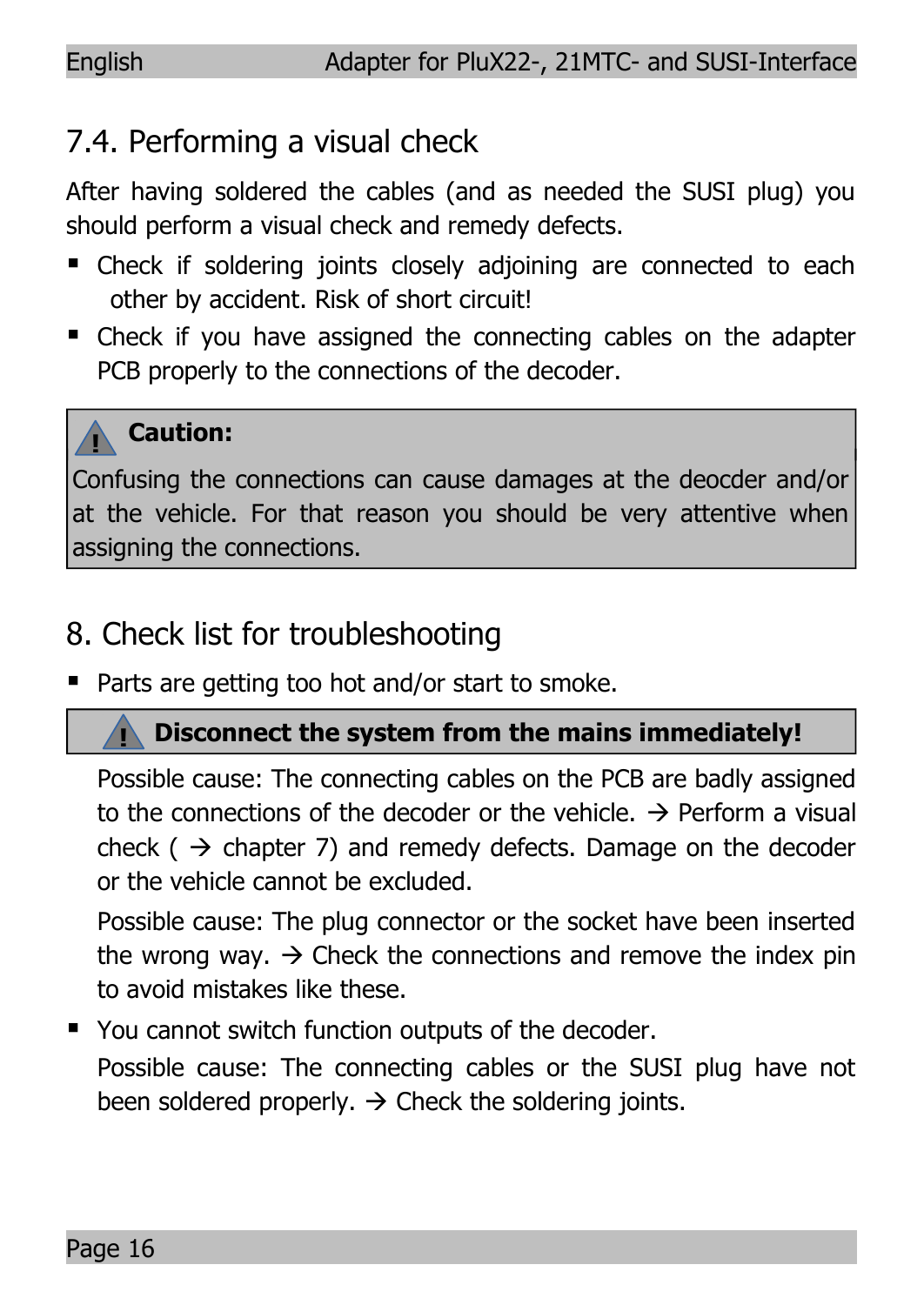Possible cause: The cables on the PCB have not been assigned properly to the decoder / the connections in the vehicle.  $\rightarrow$  Check the connections.

Possible cause: The plug connector or the socket have been inserted the wrong way.  $\rightarrow$  Check the connections and remove the index pin to avoid mistakes like these.

**Hotline:** If problems with your module occur, our hotline is pleased to help you (mail address on the last page).

**Repairs:** You can send in a defective module for repair (address on the last page). In case of guarantee the repair is free of charge for you. With damages not covered by guarantee, the maximum fee for the repair is the difference between the price for the ready-built module and the kit according to our valid price list. We reserve the right to reject the repairing of a module when the repair is impossible for technical or economic reasons.

Please do not send in modules for repair charged to us. In case of warranty we will reimburse the forwarding expenses up to the flat rate we charge according to our valid price list for the delivery of the product. With repairs not covered by guarantee you have to bear the expenses for sending back and forth.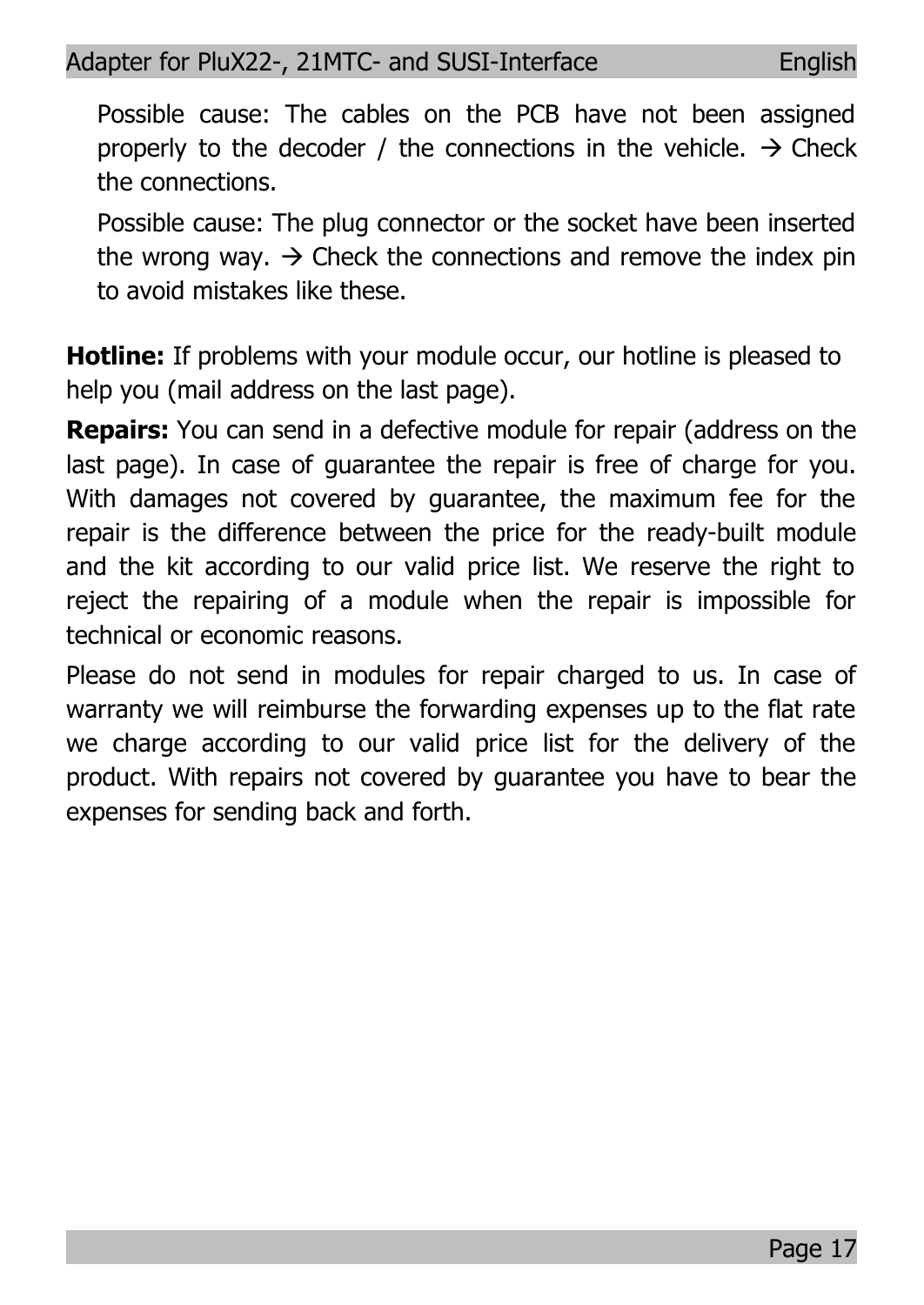## 9. Guarantee bond

For this product we issue voluntarily a guarantee of 2 years from the date of purchase by the first customer, but in maximum 3 years after the end of series production. The first customer is the consumer first purchasing the product from us, a dealer or another natural or juristic person reselling or mounting the product on the basis of selfemployment. The guarantee exists supplementary to the legal warranty of merchantability due to the consumer by the seller.

The warranty includes the free correction of faults which can be proved to be due to material failure or factory flaw. With kits we guarantee the completeness and quality of the components as well as the function of the parts according to the parameters in not mounted state. We guarantee the adherence to the technical specifications when the kit has been assembled and the ready-built circuit connected according to the manual and when start and mode of operation follow the instructions.

We retain the right to repair, make improvements, to deliver spares or to return the purchase price. Other claims are excluded. Claims for secondary damages or product liability consist only according to legal requirements.

Condition for this guarantee to be valid, is the adherence to the manual. In addition, the guarantee claim is excluded in the following cases:

- $\blacksquare$  if arbitrary changes in the circuit are made,
- $\blacksquare$  if repair attempts have failed with a ready-built module or device,
- if damaged by other persons,
- **F** if damaged by faulty operation or by careless use or abuse.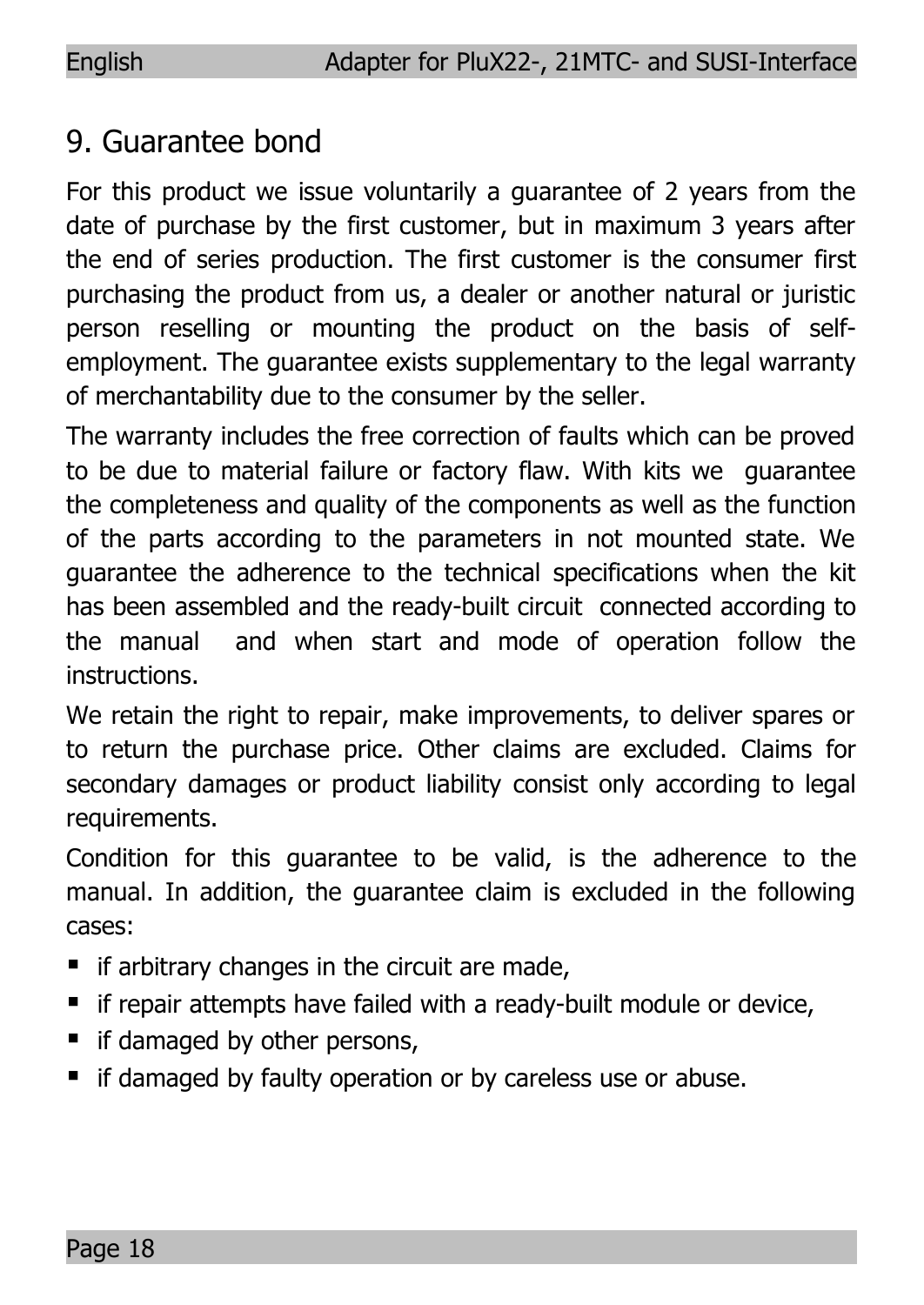## 10. EU declaration of conformity

This product conforms with the EC-directives mentioned below and is therefore CE certified.

2004/108/EG on electromagnetic. Underlying standards: EN 55014-1 and EN 61000-6-3. To guarantee the electromagnetic tolerance in operation you must take the following precautions:

- Connect the transformer only to an approved mains socket installed by an authorised electrician.
- Make no changes to the original parts and accurately follow the instructions, connection diagrams and PCB layout included with this manual.
- Use only original spare parts for repairs.

2011/65/EG on the restriction of the use of certain hazardous substances in electrical and electronic equipment (ROHS). Underlying standard: EN 50581.

## 11. Declarations conforming to the WEEE directive



This product conforms with the EC-directive 2012/19/EG on waste electrical and electronic equipment (WEEE).

Don´t dispose of this product in the house refuse, bring it to the next recycling bay.